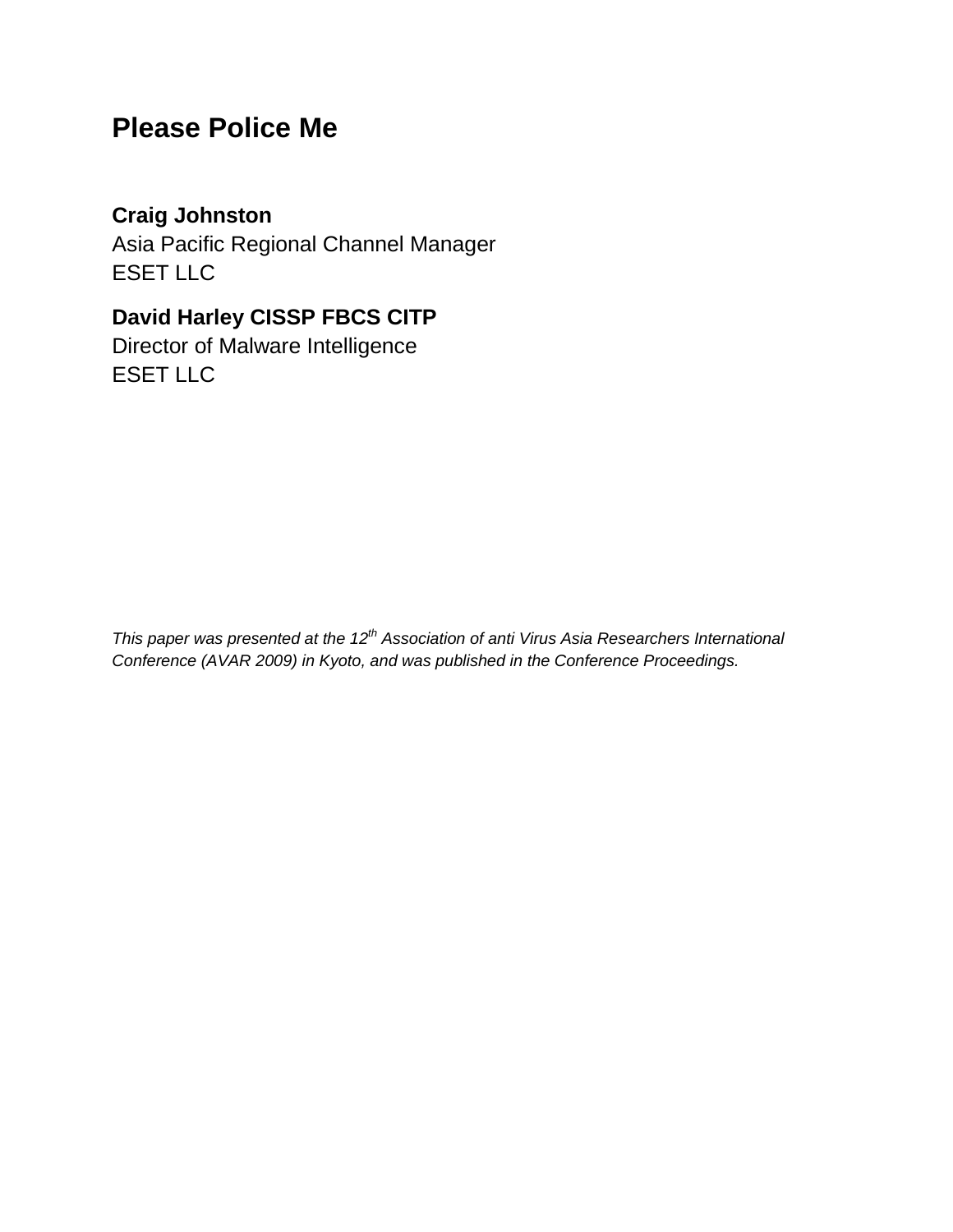## **Abstract**

Sed quis custodiet ipsos custodies [1]? (Who will guard the guards themselves?)

While the anti-malware industry has always tended to avoid poachers turned gamekeepers, the rest of the security industry has fewer scruples. But what about gamekeepers turned poacher? Time and time again, civil liberties groups are obliged to intervene as best they can when governments and law enforcement agencies attempt to expand their ability to eavesdrop electronically using "hacking" techniques and keylogging malware more often associated with the other side of the cops and robbers divide.

An issue with particular resonance in the anti-malware community is the idea of a "good" Trojan like the FBI's Magic Lantern, which not only poses ethical issues for the anti-malware industry - would vendors be prepared (or forced) to make an exception for detection? - but also inspires misgivings in the community as a whole, from privacy campaigners to the wider security community to everyday business and home users.

In this paper, we'll consider not only the ethical and political issues around "policeware" and other surveillance tools and techniques, but practicalities such as the mechanisms for distributing and installing such tools, and the maintenance and enforcement of secrecy and compliance.

#### **Introduction**

We all know and understand the intent and use of malicious software – "malware". It's software that is designed to do something malicious. Yes, that's a very broad description, but the description needs to be broad to cover the many and varied ways in which software may be used for malicious purposes. It could be to steal a person's personal information in order to steal their identity to defraud them. It could be to steal corporate secrets from businesses. It could be used to destroy data or to render systems and networks useless. We know that there are many intentions and motivations when it comes to malware, from sociopathic criminal damage, to breaking security measures so as to gain peer respect and bolster self-image, to a shameless desire to make criminal profits at the expense of others [2].

The anti-malware industry has always tended to avoid poachers turned gamekeepers, as Mike Ellison, formerly known as the virus writer Stormbringer, discovered at a Virus Bulletin conference in 1987 [3]. However, the rest of the security industry has fewer scruples: even malware writers have often found a security niche elsewhere in the IT industry on the strength of their presumed skills [4], while being convicted of hacking-related offences has often proved a viable way to establish a lucrative career in consultancy and/or the media, especially if your name happens to be Kevin [5].

But what about gamekeepers turned poacher? What if the "good guys" want to use the same methods to get access to your personal or corporate data for "legitimate" purposes such as forestalling criminal actions? How could they do it? Should they be allowed to do it? Are they allowed to do it now? If they aren't, are they doing it anyway?

Time and time again, civil liberties groups are obliged to intervene (or at least protest) [6] as best they can when governments [7] and law enforcement agencies [8] attempt to expand their ability to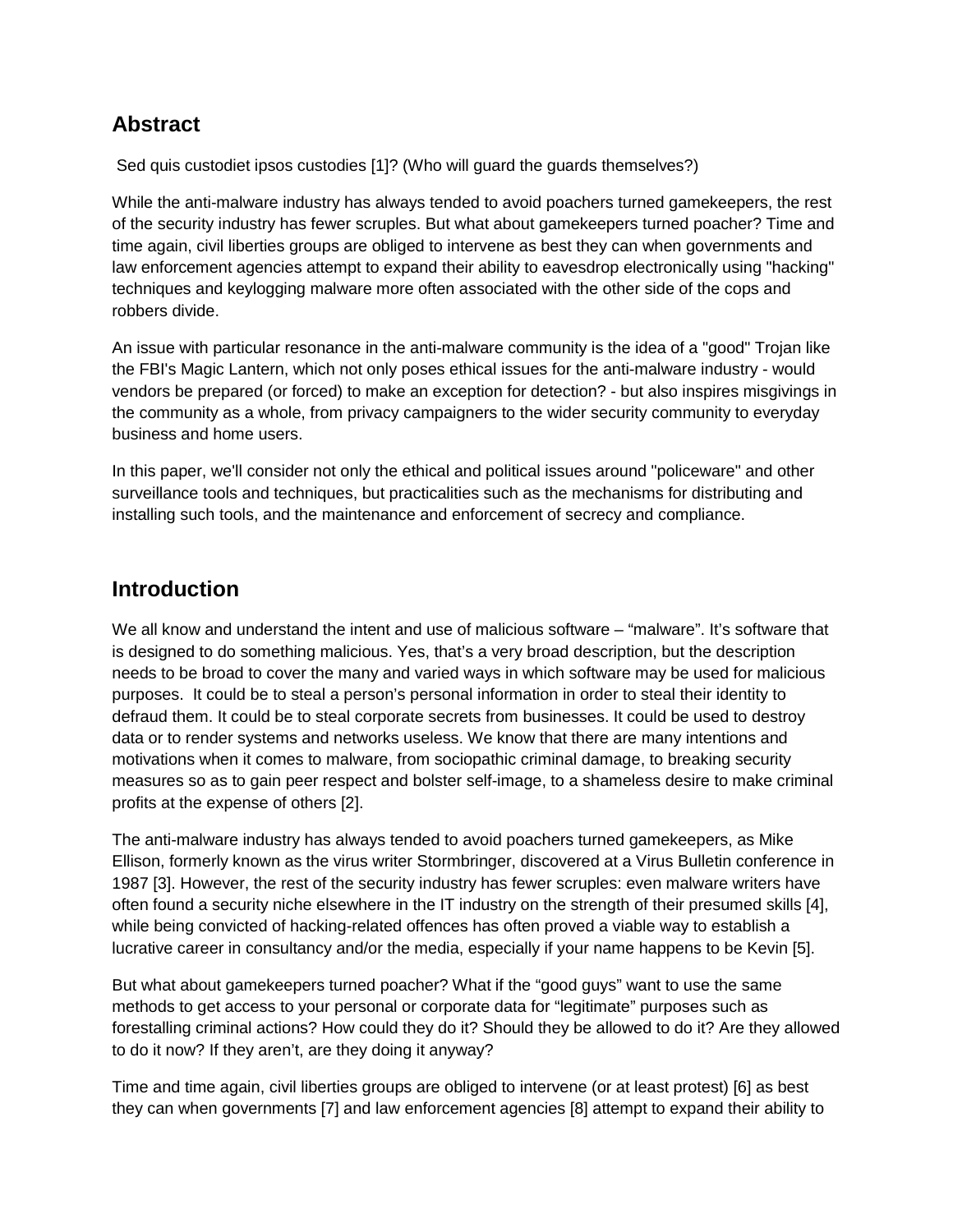eavesdrop electronically using "hacking" techniques and keylogging software more often associated with the other side of the cops and robbers divide (we assume that government agencies don't consider the word "malware" appropriate when applied to software used for law enforcement and national security purposes…)

Government & law enforcement agencies want to be able to eavesdrop on suspect's Internet communications and examine the contents of a suspect's hard drive remotely, in order to enhance their own core efficiency in fighting crime and defending national security. The idea of a "good" Trojan like the FBI's does, however, pose serious ethical issues for a security vendor, certainly one grounded in the traditionally straitlaced anti-malware industry, and even more so if there is the faintest suggestion of a replicative function.

# **Clipper to Green Dam**

But this is not a new issue. Government & law enforcement agencies have had a desire to spy on suspect's computers for quite some time now (and before that, there were the contentious Clipper and Capstone chips, for voice and data encryption [9]. Carnivore was a system used by the FBI around the turn of the century [10]. It was a packet sniffing device that would be installed at an ISP's location where it could selectively monitor the Internet traffic on a suspect's computer. The use of this system was initially allowed through a court order, though section 216 of the USA PATRIOT Act legitimized its use by the agency for limited surveillance without having to establish probable cause in order to obtain a wiretap warrant. However, it appears that by 2005 the agency had long ceased to make use of it, preferring to resort to unnamed commercial software.

Probably the best known example of a law-enforcement initiative to allow monitoring of computers in criminal investigation is the FBI's "Magic Lantern" [11] (in the US, at any rate). The existence of this software was first reported in November 2001. Although the FBI confirmed the existence of such a program quite early on, they denied that it had ever been deployed. Apparently the purpose of the "Magic Lantern" was to install a keylogger via an email attachment. This keylogger would then be used to record & divulge encryption keys used by a suspect to encrypt his or her hard disk contents and/or email messages. Some major anti-virus companies were accused [11] of working with the FBI to allow this software safe passage through their products, but it's by no means clear that any major vendor did actually waive detection. F-Secure, for one, specifically stated that they would not waive detection for Magic Lantern [12], while insisting that they would also retain detection of known crimeware, even where it was associated with violent criminals such as the Mafia, or with terrorist organizations.

CIPAV – the Computer and Internet Protocol Verifier – appears to be a tool used by the FBI to track and gather location data on suspects. This operates much like spyware, gathering information on the suspect's computer and online activities then sends them back to a central point, without the knowledge or consent of the suspect. This software was used in July 2007 in a case against a teen who had made bomb threats against his high school [13].

In 2006 Microsoft held discussions with the British government about the possibility of them putting a backdoor into their operating systems so that government authorities could gain access to the content of users' hard drives. Microsoft later said in a statement that "Microsoft has not & will not put 'backdoors' into Windows". [14]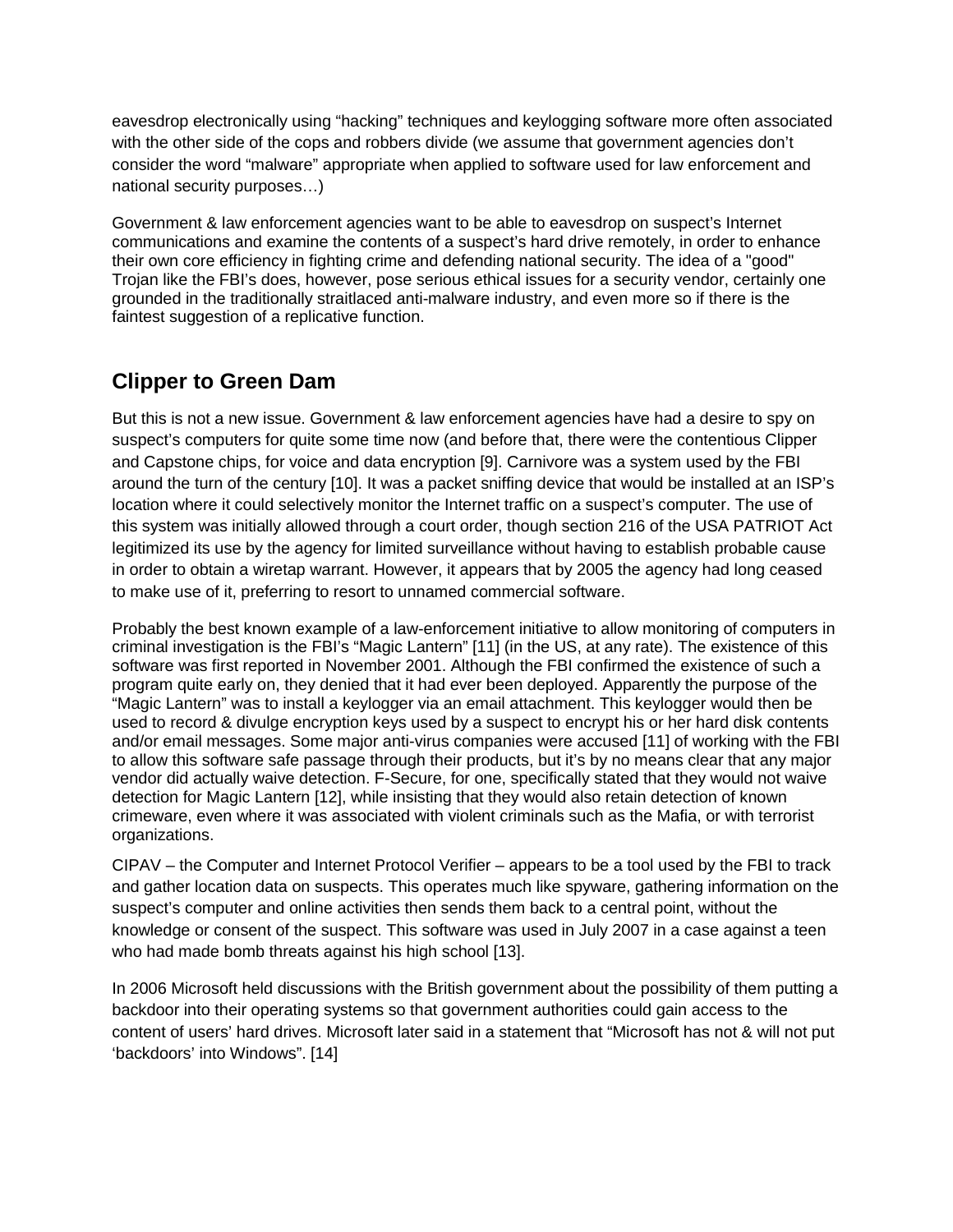In 2007 US Drug Enforcement Agency agents broke into the home of an alleged mobster and installed a keylogger on the suspect's computer in order to gather evidence against his suspected Ecstasy manufacturing activities. This was deemed to be necessary as the contents of the suspect's hard drive had been encrypted using PGP. It was done after the agents had obtained court orders allowing them to take such action [15].

More recently, earlier this year the Chinese government mandated that, beginning July 1 2009, every PC sold in China must include a censorship program called Green Dam. This software is designed to monitor Internet connections and text typed on the computer. It blocks undesirable or politically sensitive content and optionally reports it to authorities. Green Dam was developed by a company called Jin Hui and is available as a [free download.](http://www.lssw365.net/index.php/List/index/pid/2) But not long before the first of July, in a quite unexpected move, the Chinese authorities have [indefinitely postponed](http://www.reuters.com/article/technologyNews/idUSTRE56014U20090701) [their order](http://mashable.com/2009/06/08/firewall-china-local/) that all PCs sold in the country must come with software, called Green Dam Youth Escort, which blocks certain websites. However, the use of the software remains mandatory in "public" computers [16] and questions remain unanswered about some of the purposes and even the provenance of some of the code.

# **Bird on a Wiretap**

Some legislation in some places allows the tapping of Internet lines, similar to phone tapping. But if the suspect hasn't downloaded or uploaded the material in question, then eavesdropping on the line won't help law enforcement agencies.

So what options do law enforcement agencies have open to them? One option is for them to create some code that will act as a keylogger or at least open a backdoor for further downloading of code to gain access to the information on the computer. The delivery mechanism, however, would be hit and miss: in particular, it's unlikely that replicative policeware would meet the warrant criteria for a (quasi)wiretap or phone tap, because of the difficulty of restricting its spread to named and targeted suspects.

But this approach has a number of other problems. Anti-virus (AV) companies focus their efforts to identify/block/clean/delete/quarantine code that they identify as a Trojan, backdoor, keylogger or anything that appears to be acting maliciously. The agency would need to supply every anti-virus vendor with a sample of the code and get them to agree to NOT trigger if it is detected, effectively whitelisting the code. Chances are, most if not all of the AV vendors would probably not agree to that. Reputable security companies usually prefer to cooperate with law enforcement agencies rather than thwarting them – after all, we're very much in the business of remediating criminal activities. But having to give the code to EVERY AV vendor would spread the secret very far & wide, making it virtually impossible to keep the secret. And, if the secret DID get out and the bad guys got their hands on the code that all AV vendors had agreed not to detect, then they could and almost certainly would use it for malicious purposes with total immunity. That would be a huge problem.

Then we have the legislative issues. Are the good guys allowed to spy on the contents of your computer? Are they allowed to eavesdrop on the traffic passing to and from your computer? It seems that the powers and capabilities of cybercrime and homeland security agencies vary from one agency to the other, from one state to another, from nation to nation.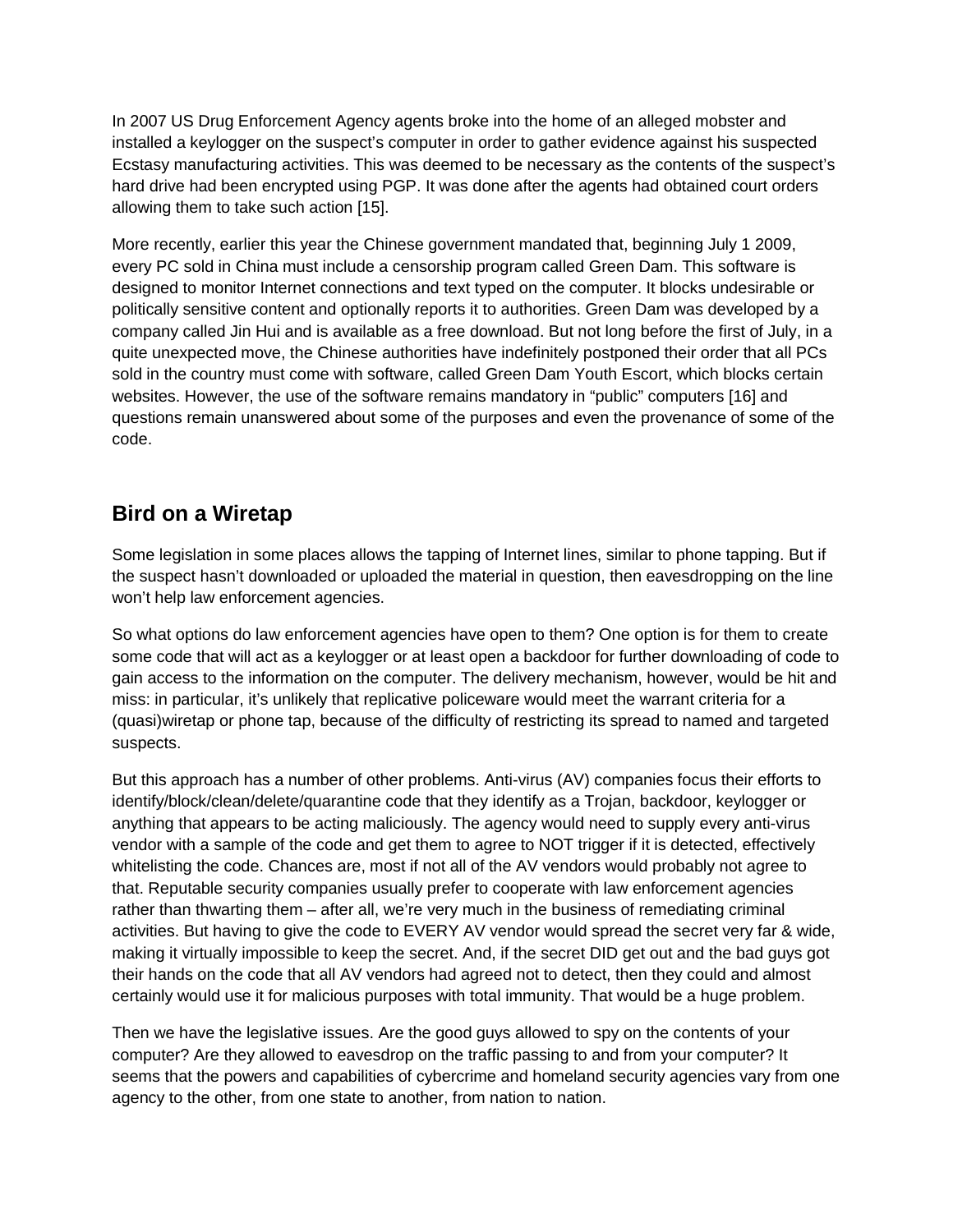In Australia for example, there is different legislation regarding cybercrime in each state. Cybercrime police in the Victorian police force believe that their legislation would allow them to take such actions. Whereas the cybercrime police in Western Australia believe that they would not be able to plant malware (spyware?, policeware?, surveillanceware?) on a suspect's computer due to the limited powers they have when it comes to cyber investigations.

Whether they are allowed to or not, the question must be asked - SHOULD they be allowed to or not? Civil liberties groups have long fought with government & law enforcement agencies about whether it is appropriate for them to have access to such information, and what safeguards need to be in place to ensure this power to obtain information on an individual or company is not misused. Clearly, this differs according to cultural factors: whereas the rights of the individual are often deemed to be paramount in many Western nations, other cultures feel very differently, and even in the West, support for libertarian groups can shift alarmingly in times of terrorist-induced paranoia.

David Sobel, the General Counsel for the Electronic Privacy Information Centre, said of Magic Lantern [17]: "We don't know what this is capable of and whether it is being properly used. There may be no way to stop this from being installed on a computer." While it's unlikely that any lawenforcement issue will be magically unstoppable, we all know that the only likely way to stop this would be through the use of anti-virus software, firewalls and other IT security measures.

But how different is eavesdropping on your Internet cable to tapping your phone line? Phone tapping is considered acceptable in most places, usually after the need for the tapping is verified & approved by someone in authority, such as a judge. Many will say that there is no conceptual difference, and that if you have nothing to hide, you have nothing to fear, but libertarians are likely to take a different view.

According to a source who used to work for a national security agency, it seems some of the good guys are writing malware for their own purposes anyway. This individual wouldn't actually state openly that this practice was going on, but he certainly alluded to that fact. It seems what they are doing is creating their own malware, but making sure it looked like it had been written by the bad guys, just in case it is discovered on the system. He also suggested that if an anti-virus product at some point detected the code on a suspect's computer it was a major setback to their investigation & surveillance.

# **Conclusion**

So, let's look at the main questions here.

Should government & law enforcement agencies be allowed to plant spyware on a suspect's computer? It depends on your point of view. Privacy & civil liberty groups believe it is an invasion of our privacy. The government & law enforcement agencies claim it may be a vital weapon in their arsenal to use against criminals and terrorists using high tech methods, though some governments are probably not above using national paranoia to push a draconian agenda.

Are government & law enforcement agencies allowed to plant spyware on a suspect's computer now? In some cases, this has been done with the approval of those in authority. But at the moment the planting of spyware on a suspect's computer is not allowed in many countries unless under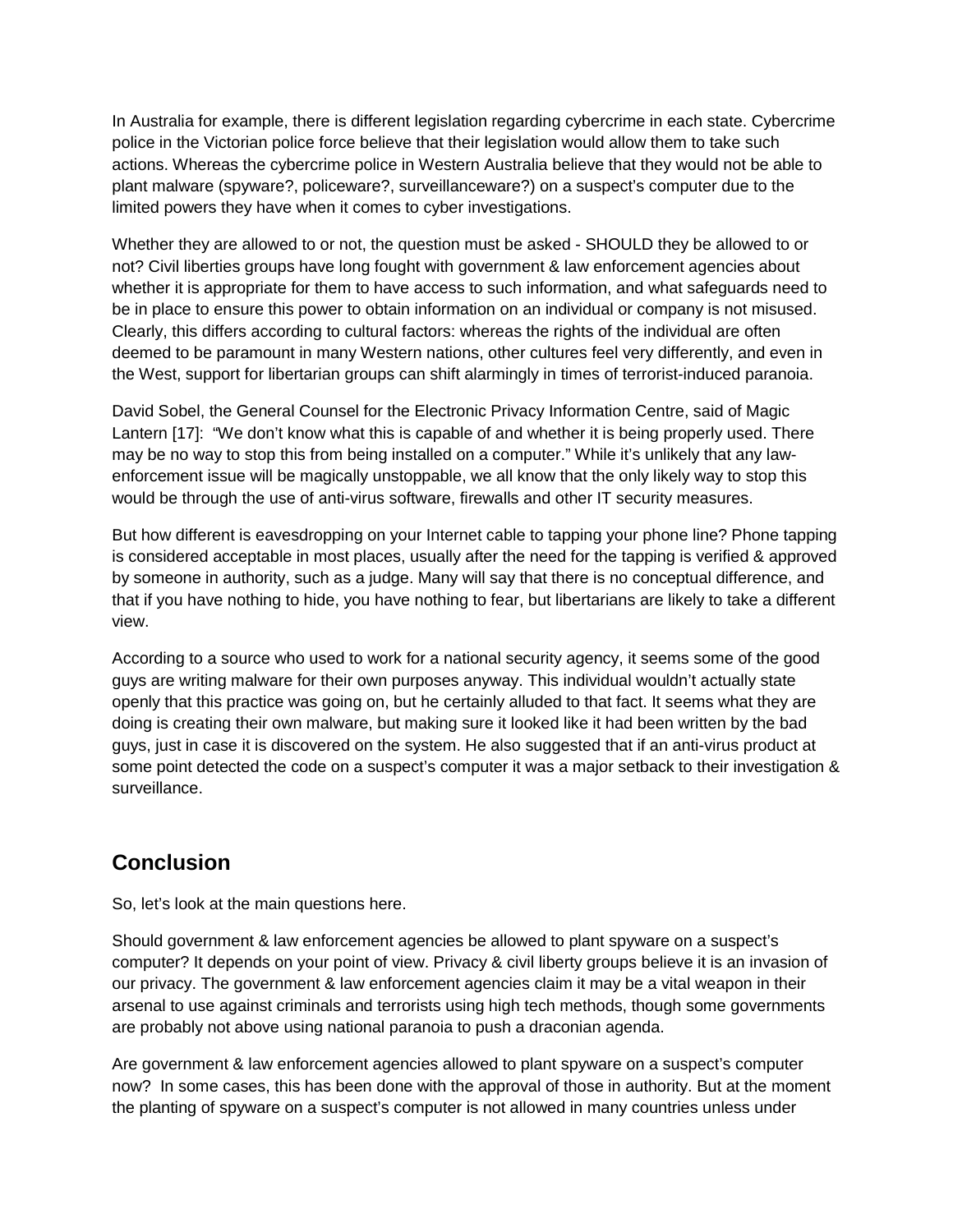special circumstances relating to criminal investigation or national security. The reality is that legislation varies greatly around the whole when it comes to this matter. There is very little consistency at the moment, and there is unlikely to be in the absence of a world-wide, homogenizing culture. Indeed, there's little consistency even within individual countries: while much legislation proposed in the West has been focused on increasing the government's capacity for surveillance of the general population as well as of criminals (both cyber criminals and perpetrators of more traditional categories of crime), other legislation has been focused on enhancing the individual's rights to privacy and confidentiality of data – for example, In accordance with the European Directive on Data Protection [18].

Are government & law enforcement agencies planting spyware on a suspect's computer now? The short answer to this question is "almost certainly". Well, I would go so far as to say "certainly". But in most western countries you will be hard pressed to find someone to admit the extent to which the practice goes on, and they do not, in general, seem to be asking antivirus companies to waive detection. But if we were to start agreeing to such requests, would we have to honour requests from *all* countries who asked? (We're assuming here that where local legislation *required* cooperation, vendors would generally be required to comply, though thinking through some of the implications of that assumption could occupy a paper all on its own.

## **References**

[1] Juvenal, Satire VI, line 347

[2] "Crème de la Cybercrime" in "AVIEN Malware Defense Guide for the Enterprise", ed. Harley, Syngress 2007

[3] Kurt Wismer, "Research isn't always victimless", [http://anti-virus](http://anti-virus-rants.blogspot.com/2009/08/research-isnt-always-victimless.html)[rants.blogspot.com/2009/08/research-isnt-always-victimless.html;](http://anti-virus-rants.blogspot.com/2009/08/research-isnt-always-victimless.html) Mike Ellison, "Defecting from the underground – are ex-virus writers of use to the anti-virus industry?" in Virus Bulletin  $7<sup>th</sup>$  International Conference Proceedings, Virus Bulletin, 2007

[4] David Harley, "Taking the Mikeyy", [http://www.eset.com/threat-center/blog/2009/04/20/taking-the](http://www.eset.com/threat-center/blog/2009/04/20/taking-the-mikeyy)[mikeyy](http://www.eset.com/threat-center/blog/2009/04/20/taking-the-mikeyy)

[5] http://en.wikipedia.org/wiki/Kevin\_Poulsen; [http://en.wikipedia.org/wiki/Kevin\\_Mitnick](http://en.wikipedia.org/wiki/Kevin_Mitnick)

[6] David Harley, "Magic Lantern in the UK?", [http://www.eset.com/threat](http://www.eset.com/threat-center/blog/2009/01/08/magic-lantern-show-in-the-uk)[center/blog/2009/01/08/magic-lantern-show-in-the-uk](http://www.eset.com/threat-center/blog/2009/01/08/magic-lantern-show-in-the-uk)

[7] Gadi Evron, "German Intelligence Caught Red-Handed In Computer Spying, Analysis", [http://www.darkreading.com/blog/archives/2009/03/german\\_intellig.html](http://www.darkreading.com/blog/archives/2009/03/german_intellig.html)

[8] Nigel Morris, "Civil liberties groups raise alarm over extension of surveillance without warrant", [http://www.independent.co.uk/news/uk/home-news/new-powers-for-police-to-hack-your-pc-](http://www.independent.co.uk/news/uk/home-news/new-powers-for-police-to-hack-your-pc-1225802.html)[1225802.html](http://www.independent.co.uk/news/uk/home-news/new-powers-for-police-to-hack-your-pc-1225802.html)

[9]<http://epic.org/crypto/clipper/>